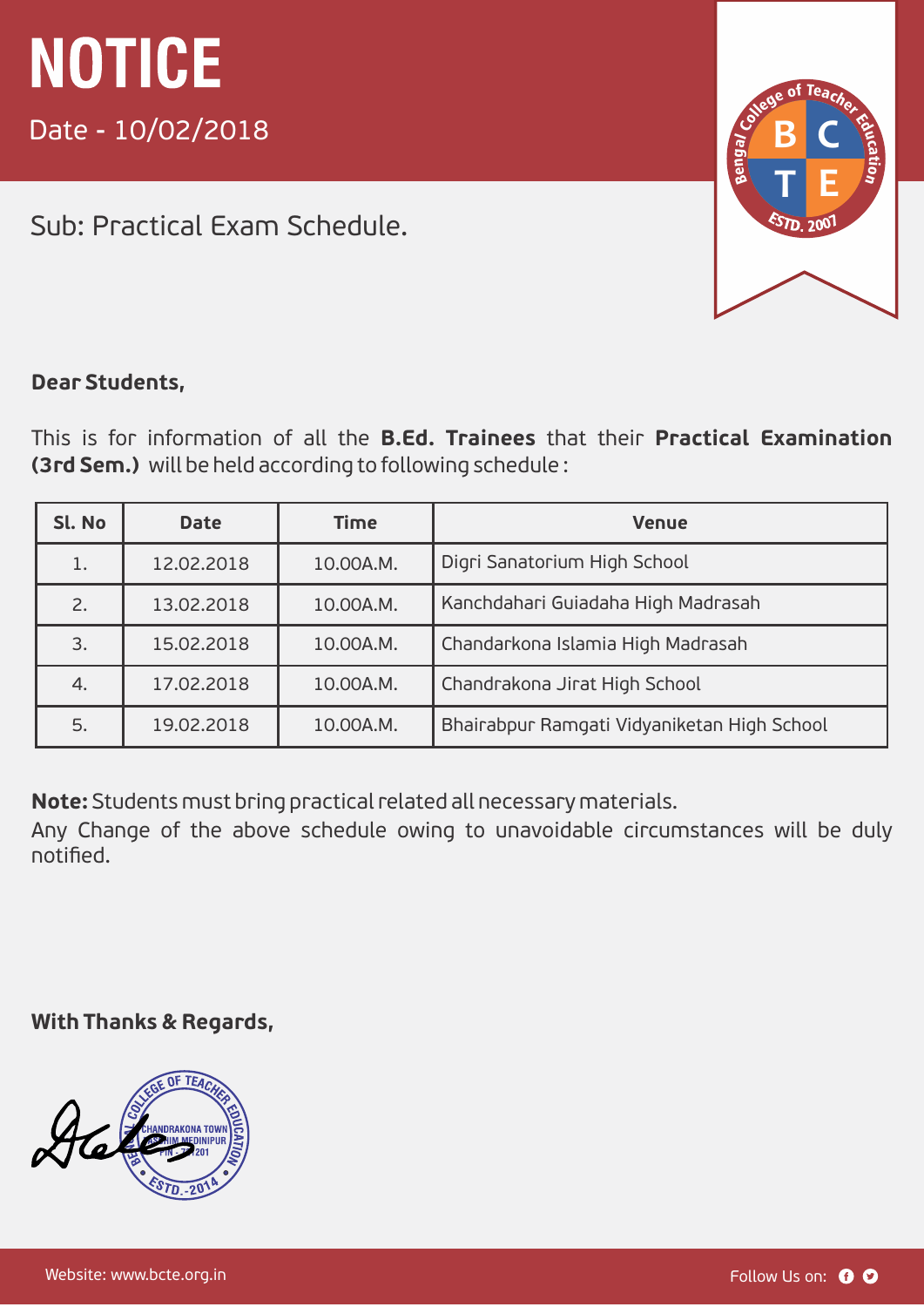|                | <b>BENGAL COLLEGE OF TEACHER EDUCATION</b>              |        |                                                  |                              |  |  |
|----------------|---------------------------------------------------------|--------|--------------------------------------------------|------------------------------|--|--|
|                | B.Ed 3rd Sem Final Teaching Examination On - 12.02.2018 |        |                                                  |                              |  |  |
|                |                                                         |        | <b>SCHOOL NAME- DIGRI SANATORIUM HIGH SCHOOL</b> |                              |  |  |
| <b>SLNO</b>    | <b>ROLL</b>                                             | ΝO     | <b>NAME</b>                                      | PEDAGOGY OF A SCHOOL SUBJECT |  |  |
| $\mathbf{1}$   | 2037813                                                 | 160567 | BISHNUPRIYA MAHANTY                              | LANGUAGE                     |  |  |
| 2              | 2037813                                                 | 160573 | <b>BITUN SHIT</b>                                | LANGUAGE                     |  |  |
| 3              | 2037813                                                 | 160586 | <b>ENAKSHMI GHOSH</b>                            | LANGUAGE                     |  |  |
| 4              | 2037813                                                 | 160587 | <b>GOURI DEY</b>                                 | LANGUAGE                     |  |  |
| 5              | 2037813                                                 | 160592 | <b>JHINUK SHAI</b>                               | <b>SCIENCE</b>               |  |  |
| 6              | 2037813                                                 | 160600 | <b>KOUSIK MAITY</b>                              | <b>SCIENCE</b>               |  |  |
| $\overline{7}$ | 2037813                                                 | 160602 | LAKSHMI KANTA AHIR                               | SOCIAL SCIENCE               |  |  |
| 8              | 2037813                                                 | 160621 | <b>NALINI SAHOO</b>                              | <b>SCIENCE</b>               |  |  |
| 9              | 2037813                                                 | 160624 | <b>NITU KUMARI</b>                               | <b>SOCIAL SCIENCE</b>        |  |  |
| 10             | 2037813                                                 | 160626 | <b>PAMELI MANDAL</b>                             | <b>SOCIAL SCIENCE</b>        |  |  |
| 11             | 2037813                                                 | 160630 | PIU MANDAL                                       | <b>MATH</b>                  |  |  |
| 12             | 2037813                                                 | 160633 | PRADIP MONDAL                                    | LANGUAGE                     |  |  |
| 13             | 2037813                                                 | 160634 | <b>PRADIP SARKAR</b>                             | LANGUAGE                     |  |  |
| 14             | 2037813                                                 | 160645 | RAJKUMAR MAJHI                                   | LANGUAGE                     |  |  |
| 15             | 2037813                                                 | 160650 | <b>REMA NAG</b>                                  | LANGUAGE                     |  |  |
| 16             | 2037813                                                 | 160652 | <b>RINKU BANERJEE</b>                            | LANGUAGE                     |  |  |
| 17             | 2037813                                                 | 160653 | <b>RITWIK SAMANTA</b>                            | LANGUAGE                     |  |  |
| 18             | 2037813                                                 | 160656 | RUDRA PRAMANIK                                   | <b>SOCIAL SCIENCE</b>        |  |  |
| 19             | 2037813                                                 | 160659 | <b>RUMPA SAU</b>                                 | LANGUAGE                     |  |  |
| 20             | 2037813                                                 | 160660 | S SRUJANA                                        | MATH                         |  |  |
| 21             | 2037813                                                 | 160661 | SABNAM ANSARI                                    | SOCIAL SCIENCE               |  |  |
| 22             | 2037813                                                 | 16063  | SAHELI SAU                                       | LANGUAGE                     |  |  |
| 23             | 2037813                                                 | 160667 | <b>SANDIP PRATIHAR</b>                           | LANGUAGE                     |  |  |
| 24             | 2037813                                                 | 160670 | SANJUKTA DEY                                     | <b>SOCIAL SCIENCE</b>        |  |  |
| 25             | 2037813                                                 | 160674 | <b>SANTU PAN</b>                                 | LANGUAGE                     |  |  |
| 26             | 2037813                                                 | 160679 | SHANTANU KOLEY                                   | <b>SCIENCE</b>               |  |  |
| 27             | 2037813                                                 | 160681 | SHILPA PAUL                                      | LANGUAGE                     |  |  |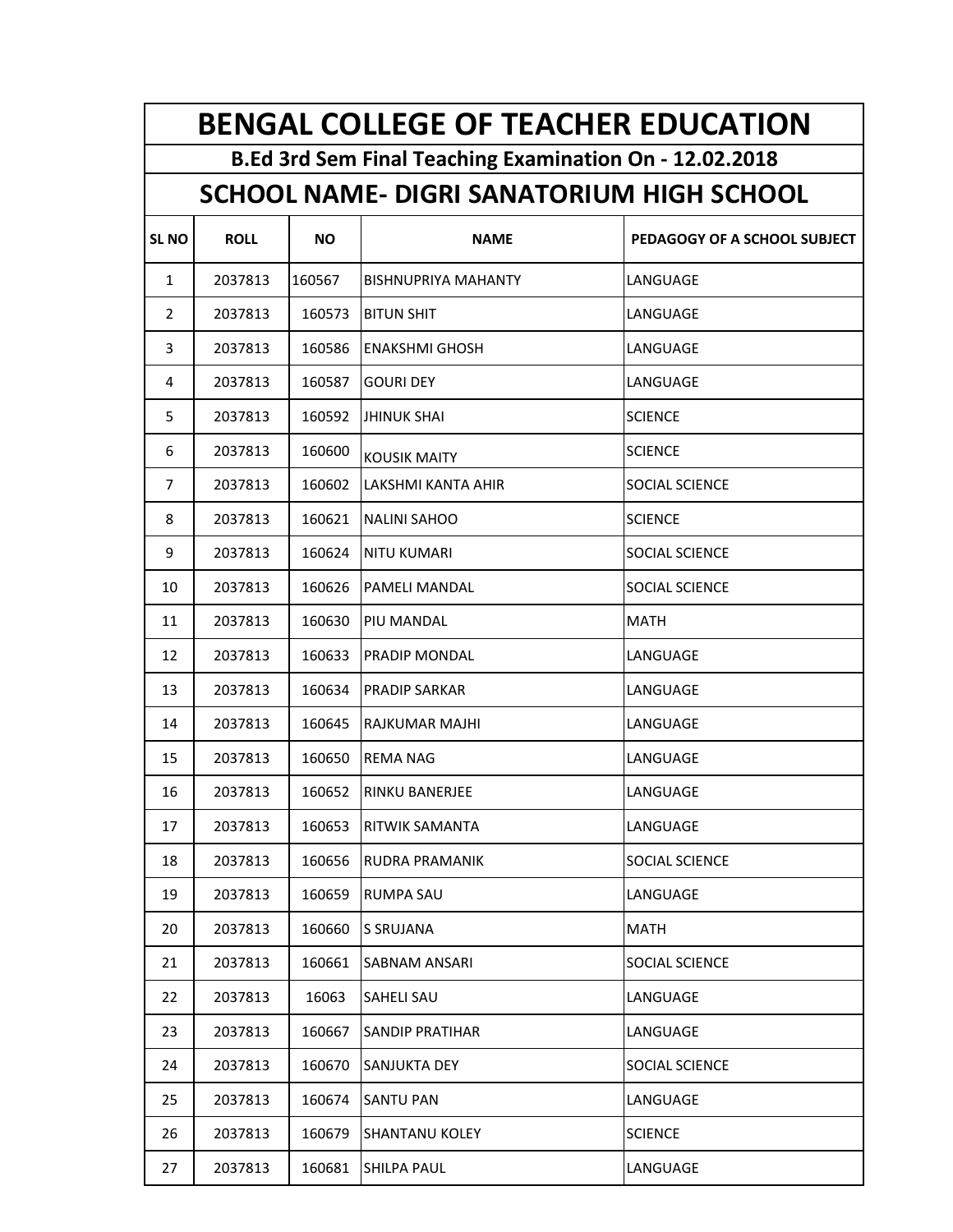|             | <b>BENGAL COLLEGE OF TEACHER EDUCATION</b> |           |                                                         |                              |  |  |  |
|-------------|--------------------------------------------|-----------|---------------------------------------------------------|------------------------------|--|--|--|
|             |                                            |           | B.Ed 3rd Sem Final Teaching Examination On - 12.02.2018 |                              |  |  |  |
|             |                                            |           | SCHOOL NAME- DIGRI SANATORIUM HIGH SCHOOL               |                              |  |  |  |
| <b>SLNO</b> | <b>ROLL</b>                                | <b>NO</b> | <b>NAME</b>                                             | PEDAGOGY OF A SCHOOL SUBJECT |  |  |  |
| 28          | 2037813                                    | 160683    | <b>SITAL KARAK</b>                                      | LANGUAGE                     |  |  |  |
| 29          | 2037813                                    | 160684    | SK MOSIBUL ALI                                          | <b>SOCIAL SCIENCE</b>        |  |  |  |
| 30          | 2037813                                    | 160698    | SOURAV PATTANAYAK                                       | LANGUAGE                     |  |  |  |
| 31          | 2037813                                    | 160705    | <b>SUBHAJIT MAHATA</b>                                  | LANGUAGE                     |  |  |  |
| 32          | 2037813                                    | 160702    | <b>SUBHAJIT MONDAL</b>                                  | LANGUAGE                     |  |  |  |
| 33          | 2037813                                    | 160716    | <b>SUMONA SANTRA</b>                                    | LANGUAGE                     |  |  |  |
| 34          | 2037813                                    | 160717    | SUNITA DUTTA                                            | LANGUAGE                     |  |  |  |
| 35          | 2037813                                    | 160727    | <b>TINKU MANDAL</b>                                     | <b>SCIENCE</b>               |  |  |  |

|                | <b>BENGAL COLLEGE OF TEACHER EDUCATION</b> |           |                                                       |                              |  |  |
|----------------|--------------------------------------------|-----------|-------------------------------------------------------|------------------------------|--|--|
|                |                                            |           | B.Ed 3rd Sem Final Teaching Examination On 13.02.2018 |                              |  |  |
|                |                                            |           | SCHOOL NAME-KANCHDAHARI GUIADAHA HIGH MADRASAH        |                              |  |  |
| <b>SL NO</b>   | <b>ROLL</b>                                | <b>NO</b> | <b>NAME</b>                                           | PEDAGOGY OF A SCHOOL SUBJECT |  |  |
| $\mathbf{1}$   | 2037813                                    | 160547    | <b>ALOK KR SAMANTA</b>                                | <b>SCIENCE</b>               |  |  |
| $\overline{2}$ | 2037813                                    | 160548    | <b>AMIT MAITY</b>                                     | <b>SCIENCE</b>               |  |  |
| 3              | 2037813                                    | 160553    | <b>ARNAB KAR</b>                                      | <b>SCIENCE</b>               |  |  |
| 4              | 2037813                                    | 160555    | <b>ARPITA DAS MAHAPATRA</b>                           | <b>MATH</b>                  |  |  |
| 5              | 2037813                                    | 160560    | <b>BANANI BHUNIA</b>                                  | <b>SCIENCE</b>               |  |  |
| 6              | 2037813                                    | 160565    | <b>BARUN KANTI PAUL</b>                               | <b>MATH</b>                  |  |  |
| 7              | 2037813                                    | 160574    | <b>BRISTI ROY</b>                                     | <b>SCIENCE</b>               |  |  |
| 8              | 2037813                                    | 160578    | <b>DEBASIS NEOGI</b>                                  | <b>MATH</b>                  |  |  |
| 9              | 2037813                                    | 160581    | <b>DEBJIT BHUNIA</b>                                  | <b>SCIENCE</b>               |  |  |
| 10             | 2037813                                    | 160585    | <b>ITU KOLEY</b>                                      | LANGUAGE                     |  |  |
| 11             | 2037813                                    | 160590    | <b>JASIMUDDIN MONDAL</b>                              | LANGUAGE                     |  |  |
| 12             | 2037813                                    | 160596    | <b>KALYAN CHAKRABORTY</b>                             | <b>SCIENCE</b>               |  |  |
| 13             | 2037813                                    | 160605    | <b>MANAS SAHA</b>                                     | LANGUAGE                     |  |  |
| 14             | 2037813                                    | 160615    | <b>MOUMITA SUR</b>                                    | <b>MATH</b>                  |  |  |
| 15             | 2037813                                    | 160622    | <b>NANDINI POYRA</b>                                  | <b>SCIENCE</b>               |  |  |
| 16             | 2037813                                    | 160632    | PIYASH MALLICK                                        | <b>SCIENCE</b>               |  |  |
| 17             | 2037813                                    | 160635    | PRITHA MAITY                                          | <b>SCIENCE</b>               |  |  |
| 18             | 2037813                                    | 160638    | PRITIKANA SINGHA                                      | <b>SCIENCE</b>               |  |  |
| 19             | 2037813                                    | 160644    | <b>RAJIB GORAL</b>                                    | LANGUAGE                     |  |  |
| 20             | 2037813                                    | 160647    | <b>RAMITA GHOSH</b>                                   | <b>SCIENCE</b>               |  |  |
| 21             | 2037813                                    | 160648    | <b>RANJAN GUCHAIT</b>                                 | <b>SCIENCE</b>               |  |  |
| 22             | 2037813                                    | 160655    | <b>RIYASHREE NANDI</b>                                | <b>SCIENCE</b>               |  |  |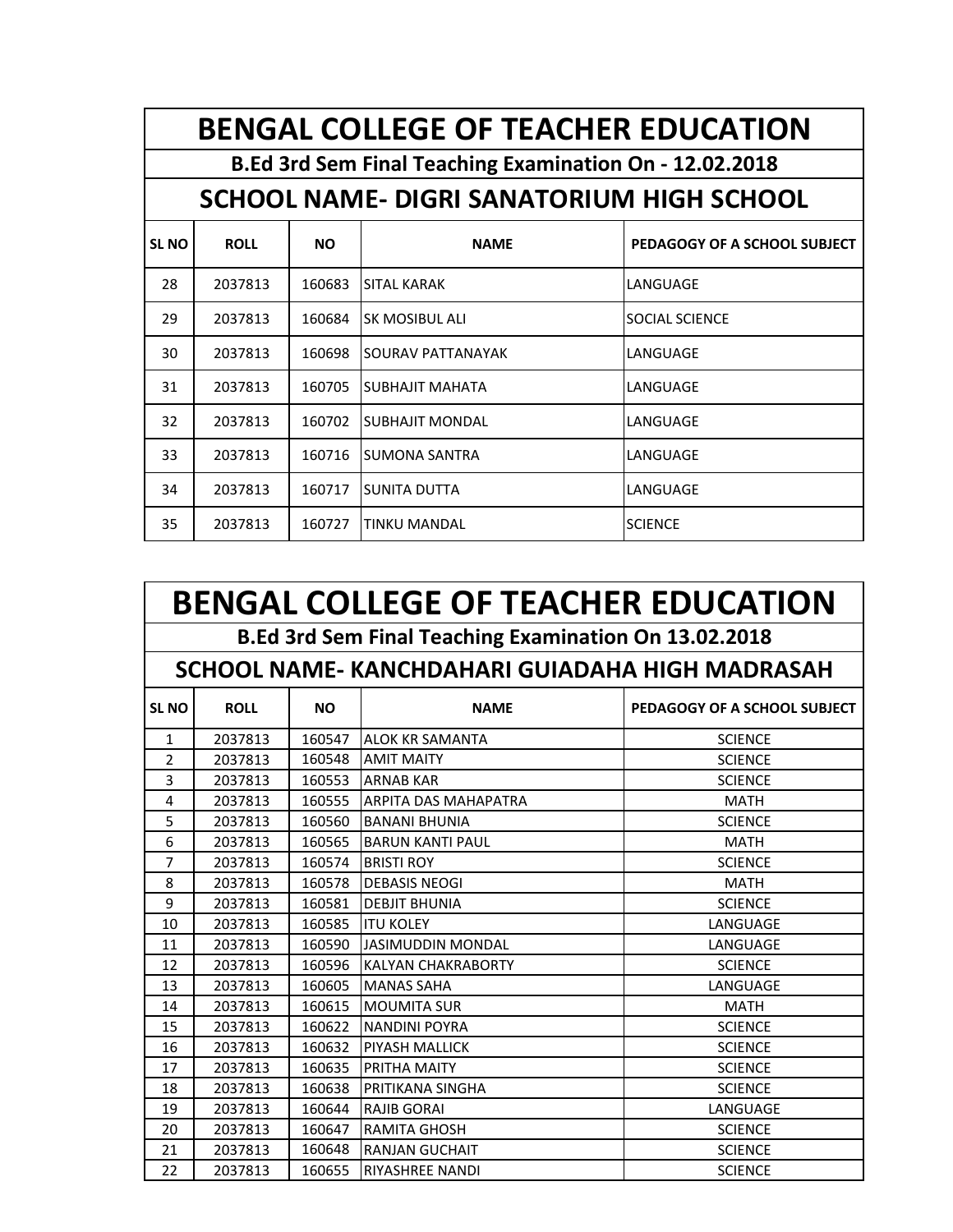|              | <b>BENGAL COLLEGE OF TEACHER EDUCATION</b> |           |                                                         |                              |  |  |
|--------------|--------------------------------------------|-----------|---------------------------------------------------------|------------------------------|--|--|
|              |                                            |           | B.Ed 3rd Sem Final Teaching Examination On - 12.02.2018 |                              |  |  |
|              |                                            |           | SCHOOL NAME- DIGRI SANATORIUM HIGH SCHOOL               |                              |  |  |
| <b>SL NO</b> | <b>ROLL</b>                                | <b>NO</b> | <b>NAME</b>                                             | PEDAGOGY OF A SCHOOL SUBJECT |  |  |
| 23           | 2037813                                    | 160688    | <b>SOMA DALAI</b>                                       | <b>SCIENCE</b>               |  |  |
| 24           | 2037813                                    | 160690    | <b>SOMA MUKHERJEE</b>                                   | MATH                         |  |  |
| 25           | 2037813                                    | 160691    | <b>SOMENATH PATI</b>                                    | <b>SCIENCE</b>               |  |  |
| 26           | 2037813                                    | 160694    | <b>SOUMALINA KAURI</b>                                  | <b>SCIENCE</b>               |  |  |
| 27           | 2037813                                    | 160697    | <b>SOUMITA DUWARI</b>                                   | <b>SCIENCE</b>               |  |  |
| 28           | 2037813                                    | 160700    | <b>SUBHADIP DAS</b>                                     | <b>SCIENCE</b>               |  |  |
| 29           | 2037813                                    | 160707    | <b>SUDIP DAS</b>                                        | <b>SCIENCE</b>               |  |  |
| 30           | 2037813                                    | 160712    | <b>SUJIT KUMAR PATRA</b>                                | <b>SCIENCE</b>               |  |  |
| 31           | 2037813                                    | 160713    | SUKUMAR MAHATA                                          | <b>SCIENCE</b>               |  |  |
| 32           | 2037813                                    | 160720    | <b>SUSHMITA MAITY</b>                                   | <b>SCIENCE</b>               |  |  |
| 33           | 2037813                                    | 160723    | <b>TAGAR MAHATA</b>                                     | <b>SCIENCE</b>               |  |  |
| 34           | 2037813                                    | 160726    | <b>TARUN KUMAR KAR</b>                                  | <b>SCIENCE</b>               |  |  |

|                | <b>BENGAL COLLEGE OF TEACHER EDUCATION</b>            |           |                                                |                              |  |  |
|----------------|-------------------------------------------------------|-----------|------------------------------------------------|------------------------------|--|--|
|                | B.Ed 3rd Sem Final Teaching Examination On 15.02.2018 |           |                                                |                              |  |  |
|                |                                                       |           | SCHOOL NAME- CHANDRAKONA ISLAMIA HIGH MADRASAH |                              |  |  |
| <b>SL NO</b>   | <b>ROLL</b>                                           | <b>NO</b> | <b>NAME</b>                                    | PEDAGOGY OF A SCHOOL SUBJECT |  |  |
| $\mathbf{1}$   | 2037813                                               | 160562    | <b>BANKIM ANRI</b>                             | LANGUAGE                     |  |  |
| $\overline{2}$ | 2037813                                               | 160563    | <b>BAPAN GHOSH</b>                             | LANGUAGE                     |  |  |
| 3              | 2037813                                               | 160580    | DEBIPRASAD CHAKRABORTY                         | LANGUAGE                     |  |  |
| 4              | 2037813                                               | 160589    | <b>HASINA KHATUN</b>                           | LANGUAGE                     |  |  |
| 5              | 2037813                                               | 160594    | <b>JOYITA CHAKRABORTY</b>                      | LANGUAGE                     |  |  |
| 6              | 2037813                                               | 160613    | <b>MANISANKAR DOLUI</b>                        | LANGUAGE                     |  |  |
| $\overline{7}$ | 2037813                                               | 160612    | <b>MONIKA GORAI</b>                            | <b>SCIENCE</b>               |  |  |
| 8              | 2037813                                               | 160617    | <b>MOUSUMI GHOSH</b>                           | LANGUAGE                     |  |  |
| 9              | 2037813                                               | 160639    | PRIYANKA MONDAL                                | SOCIAL SCIENCE               |  |  |
| 10             | 2037813                                               | 160646    | <b>RAMA SARKAR</b>                             | LANGUAGE                     |  |  |
| 11             | 2037813                                               | 160657    | <b>RUHUL ANSARY</b>                            | <b>SOCIAL SCIENCE</b>        |  |  |
| 12             | 2037813                                               | 160668    | <b>SANGITA DEY</b>                             | LANGUAGE                     |  |  |
| 13             | 2037813                                               | 160669    | <b>SANGITA GHOSH</b>                           | <b>SOCIAL SCIENCE</b>        |  |  |
| 14             | 2037813                                               | 160673    | <b>SANTU BHUNIA</b>                            | LANGUAGE                     |  |  |
| 15             | 2037813                                               | 160676    | <b>SARMISTHA MONDAL</b>                        | SOCIAL SCIENCE               |  |  |
| 16             | 2037813                                               | 160678    | <b>SELIMA KHATUN</b>                           | LANGUAGE                     |  |  |
| 17             | 2037813                                               | 160711    | <b>SUJIT KUMAR DAS</b>                         | LANGUAGE                     |  |  |
| 18             | 2037813                                               | 160714    | <b>SULTANA PARVIN</b>                          | <b>SOCIAL SCIENCE</b>        |  |  |
| 19             | 2037813                                               | 160718    | <b>SURANJANA CHOWDHURY</b>                     | <b>MATH</b>                  |  |  |
| 20             | 2037813                                               | 160729    | <b>TUHINA PARVIN</b>                           | <b>SCIENCE</b>               |  |  |
| 21             | 2037813                                               | 160730    | <b>TUPAI CHAKRABORTY</b>                       | <b>SOCIAL SCIENCE</b>        |  |  |
| 22             | 2037813                                               | 160731    | <b>UTTAM BERA</b>                              | LANGUAGE                     |  |  |
| 23             | 2037813                                               | 160636    | PRITHA ROY                                     | <b>MATH</b>                  |  |  |
| 24             | 2037813                                               | 160666    | SANDIP KUMAR DEBBARMAN                         | <b>MATH</b>                  |  |  |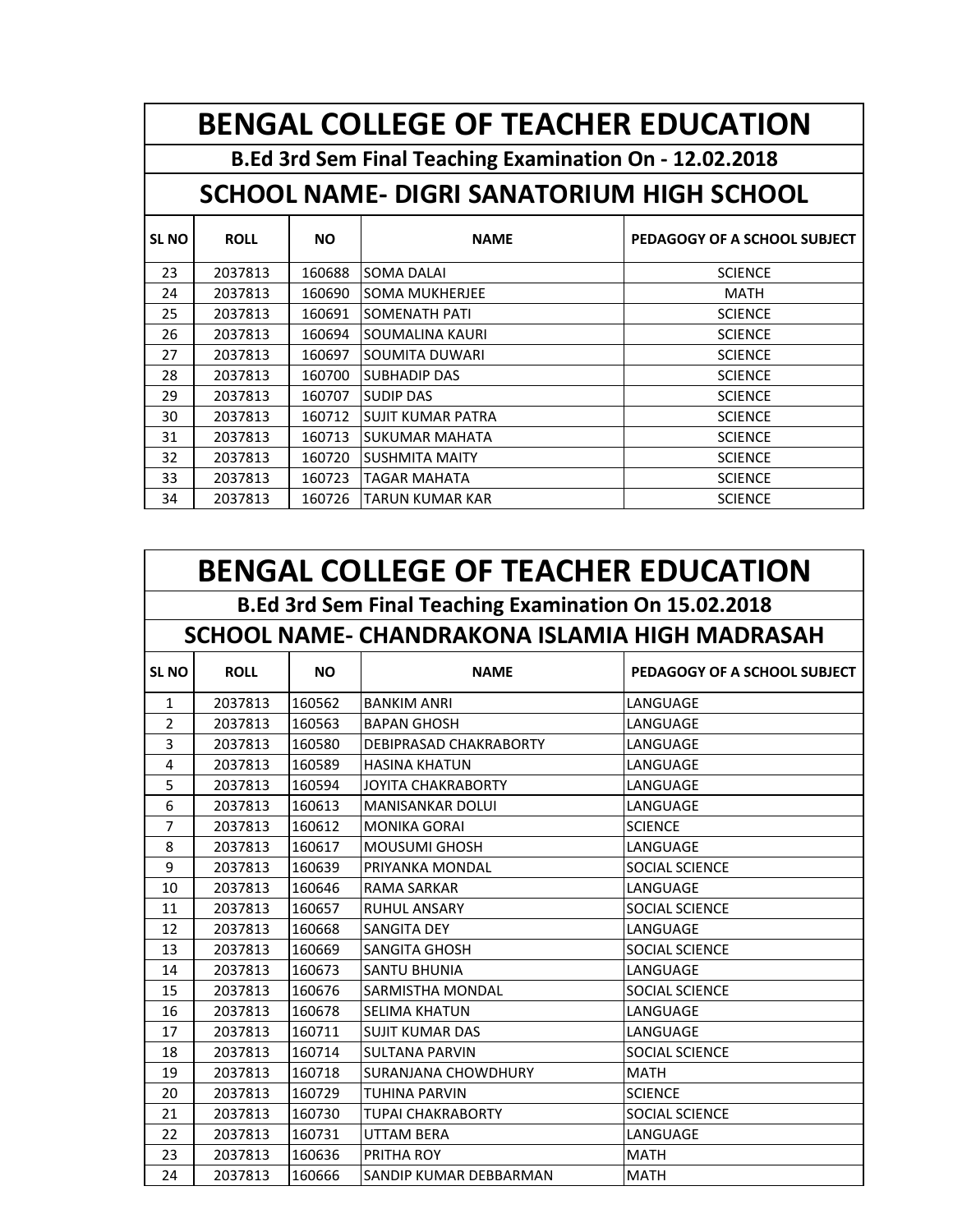**BENGAL COLLEGE OF TEACHER EDUCATION**

**B.Ed 3rd Sem Final Teaching Examination On - 12.02.2018**

## **SCHOOL NAME- DIGRI SANATORIUM HIGH SCHOOL**

| <b>SLNO</b> | <b>ROLL</b> | <b>NO</b> | <b>NAME</b>              | PEDAGOGY OF A SCHOOL SUBJECT |
|-------------|-------------|-----------|--------------------------|------------------------------|
| 25          | 2037813     | 160685    | <b>SMRITI CHOWDHURY</b>  | <b>SOCIAL SCIENCE</b>        |
| 26          | 2037813     | 160686    | <b>SOMA MISHRA</b>       | LANGUAGE                     |
| 27          | 2037813     | 160692    | SONALI OJHA              | LANGUAGE                     |
| 28          | 2037813     | 160699    | <b>SRABANI GHOSHAL</b>   | LANGUAGE                     |
| 29          | 2037813     | 160701    | <b>SUBHADIP SAHA</b>     | <b>SOCIAL SCIENCE</b>        |
| 30          | 2037813     | 160703    | <b>SUBHASIS GHOSH</b>    | <b>SCIENCE</b>               |
| 31          | 2037813     | 160704    | <b>SUBHRA HALDAR</b>     | LANGUAGE                     |
| 32          | 2037813     | 160706    | <b>SUDESHNA PRATIHAR</b> | LANGUAGE                     |
| 33          | 2037813     | 160719    | <b>SUSAMA ROY</b>        | LANGUAGE                     |
| 34          | 2037813     | 160722    | <b>SUSMITA SARKAR</b>    | <b>SOCIAL SCIENCE</b>        |
| 35          | 2037813     | 160725    | <b>TAPASI MONDAL</b>     | LANGUAGE                     |

|                | <b>BENGAL COLLEGE OF TEACHER EDUCATION</b>            |           |                                            |                              |  |  |
|----------------|-------------------------------------------------------|-----------|--------------------------------------------|------------------------------|--|--|
|                | B.Ed 3rd Sem Final Teaching Examination On 17.02.2018 |           |                                            |                              |  |  |
|                |                                                       |           | SCHOOL NAME- CHANDRAKONA JIRAT HIGH SCHOOL |                              |  |  |
| <b>SLNO</b>    | <b>ROLL</b>                                           | <b>NO</b> | <b>NAME</b>                                | PEDAGOGY OF A SCHOOL SUBJECT |  |  |
| $\mathbf{1}$   | 2037813                                               | 160546    | <b>AKSHAY DUTTA</b>                        | SOCIAL SCIENCE               |  |  |
| $\mathfrak{p}$ | 2037813                                               | 160549    | <b>ANINDITA MANNA</b>                      | SOCIAL SCIENCE               |  |  |
| 3              | 2037813                                               | 160550    | ANURADHA ADAK                              | SOCIAL SCIENCE               |  |  |
| 4              | 2037813                                               | 160556    | <b>ARUP MONDAL</b>                         | <b>MATH</b>                  |  |  |
| 5              | 2037813                                               | 160558    | <b>ATASI GHOSH</b>                         | SOCIAL SCIENCE               |  |  |
| 6              | 2037813                                               | 160566    | <b>BIJOY RATAN PAL</b>                     | SOCIAL SCIENCE               |  |  |
| $\overline{7}$ | 2037813                                               | 160568    | <b>BISWAJIT DEY</b>                        | LANGUAGE                     |  |  |
| 8              | 2037813                                               | 160576    | <b>CHAITALI KUNDU</b>                      | <b>SCIENCE</b>               |  |  |
| 9              | 2037813                                               | 160583    | <b>DEBU DUTTA</b>                          | LANGUAGE                     |  |  |
| 10             | 2037813                                               | 160588    | <b>GOUTAM NANDI</b>                        | SOCIAL SCIENCE               |  |  |
| 11             | 2037813                                               | 160593    | <b>JHUMPA MANNA</b>                        | SOCIAL SCIENCE               |  |  |
| 12             | 2037813                                               | 160595    | <b>KALIPADA DUTTA</b>                      | <b>SCIENCE</b>               |  |  |
| 13             | 2037813                                               | 160598    | <b>KEYA KARAK</b>                          | LANGUAGE                     |  |  |
| 14             | 2037813                                               | 160601    | <b>KRISHNA DUTTA</b>                       | SOCIAL SCIENCE               |  |  |
| 15             | 2037813                                               | 160607    | <b>MAYA PORIA</b>                          | SOCIAL SCIENCE               |  |  |
| 16             | 2037813                                               | 160608    | <b>MEGHA ADHIKARY</b>                      | LANGUAGE                     |  |  |
| 17             | 2037813                                               | 160614    | <b>MOUMITA POREY</b>                       | SOCIAL SCIENCE               |  |  |
| 18             | 2037813                                               | 160628    | PAPIYA SANTRA                              | LANGUAGE                     |  |  |
| 19             | 2037813                                               | 160629    | PARTHA PRATIM DAS                          | SOCIAL SCIENCE               |  |  |
| 20             | 2037813                                               | 160637    | PRITIMALA SAMANTA                          | SOCIAL SCIENCE               |  |  |
| 21             | 2037813                                               | 160640    | PRIYANKA PANJA                             | SOCIAL SCIENCE               |  |  |
| 22             | 2037813                                               | 160641    | <b>PROSENJIT CHAKRABORTY</b>               | <b>MATH</b>                  |  |  |
| 23             | 2037813                                               | 160651    | RIMPA DUTTA                                | LANGUAGE                     |  |  |
| 24             | 2037813                                               | 160671    | <b>SANTANU SWI</b>                         | LANGUAGE                     |  |  |
| 25             | 2037813                                               | 160672    | <b>SANTINATH KARAK</b>                     | <b>MATH</b>                  |  |  |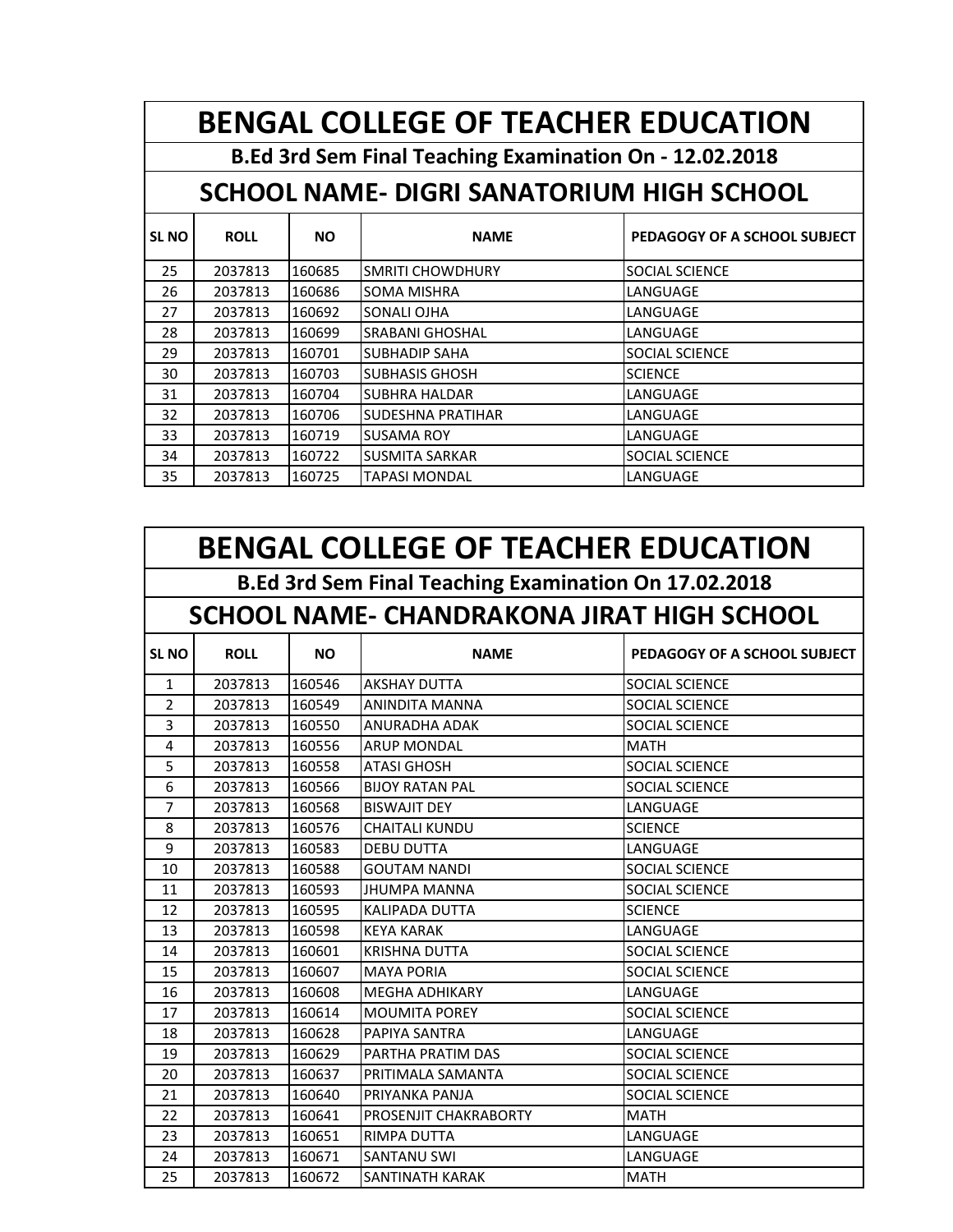**BENGAL COLLEGE OF TEACHER EDUCATION**

**B.Ed 3rd Sem Final Teaching Examination On - 12.02.2018**

### **SCHOOL NAME- DIGRI SANATORIUM HIGH SCHOOL**

| <b>SLNO</b> | <b>ROLL</b> | <b>NO</b> | <b>NAME</b>             | PEDAGOGY OF A SCHOOL SUBJECT |
|-------------|-------------|-----------|-------------------------|------------------------------|
| 26          | 2037813     | 160677    | <b>SASWATI KUNDU</b>    | LANGUAGE                     |
| 27          | 2037813     | 160682    | <b>SIPRA MONDAL</b>     | <b>SOCIAL SCIENCE</b>        |
| 28          | 2037813     | 160689    | <b>SOMA KAPRI</b>       | <b>SOCIAL SCIENCE</b>        |
| 29          | 2037813     | 160695    | <b>SOUMEN MANA</b>      | <b>SOCIAL SCIENCE</b>        |
| 30          | 2037813     | 160709    | <b>SUDIPTA DAS</b>      | LANGUAGE                     |
| 31          | 2037813     | 160721    | <b>SUSIL BASKEY</b>     | <b>SOCIAL SCIENCE</b>        |
| 32          | 2037813     | 160724    | <b>TANUSHREE MANDAL</b> | LANGUAGE                     |
| 33          | 2037813     | 160728    | TUHINA MANIK            | <b>SOCIAL SCIENCE</b>        |
| 34          | 2037813     | 160642    | PURNIMA SASMAL          | LANGUAGE                     |
| 35          | 2037813     | 160643    | <b>PUSPENDU ADAK</b>    | LANGUAGE                     |
| 36          | 2037813     | 160649    | <b>REEMA SEN</b>        | LANGUAGE                     |

# **BENGAL COLLEGE OF TEACHER EDUCATION**

**B.Ed 3rd Sem Final Teaching Examination On 19.02.2018**

#### **SCHOOL NAME- BHAIRABPUR RAMGATI VIDYANIKETAN HIGH SCHOOL**

| <b>SLNO</b>    | <b>ROLL</b> | <b>NO</b> | <b>NAME</b>               | PEDAGOGY OF A SCHOOL SUBJECT |
|----------------|-------------|-----------|---------------------------|------------------------------|
| $\mathbf{1}$   | 2037813     | 160551    | <b>ANUSHREE SAMUL</b>     | LANGUAGE                     |
| $\overline{2}$ | 2037813     | 160552    | <b>ANUVA PATRA</b>        | LANGUAGE                     |
| 3              | 2037813     | 160554    | <b>ARPITA CHOWDHURY</b>   | LANGUAGE                     |
| 4              | 2037813     | 160557    | <b>ARUP SAMANTA</b>       | <b>MATH</b>                  |
| 5              | 2037813     | 160559    | <b>AVIJIT DAS</b>         | LANGUAGE                     |
| 6              | 2037813     | 160561    | <b>BANANI GANGULY</b>     | LANGUAGE                     |
| $\overline{7}$ | 2037813     | 160564    | <b>BAPAN SINGHA</b>       | <b>SOCIAL SCIENCE</b>        |
| 8              | 2037813     | 160569    | <b>BISWANATH MAITY</b>    | LANGUAGE                     |
| 9              | 2037813     | 160570    | <b>BISWARUP PANDIT</b>    | <b>SOCIAL SCIENCE</b>        |
| 10             | 2037813     | 160571    | <b>BITHI BISWAS</b>       | LANGUAGE                     |
| 11             | 2037813     | 160572    | <b>BITHIKA MITRA</b>      | LANGUAGE                     |
| 12             | 2037813     | 160575    | <b>BUDDHADEV DAS</b>      | <b>SOCIAL SCIENCE</b>        |
| 13             | 2037813     | 160577    | <b>CHHANDA SAHA</b>       | LANGUAGE                     |
| 14             | 2037813     | 160584    | <b>DIPTI MALAS</b>        | LANGUAGE                     |
| 15             | 2037813     | 160591    | <b>JAJAYASHREE MONDAL</b> | LANGUAGE                     |
| 16             | 2037813     | 160597    | <b>KEYA GHOSH</b>         | <b>SOCIAL SCIENCE</b>        |
| 17             | 2037813     | 160599    | <b>KEYA ROY</b>           | SOCIAL SCIENCE               |
| 18             | 2037813     | 160603    | MAMATA KARJANA            | LANGUAGE                     |
| 19             | 2037813     | 160606    | <b>MANASHI PAN</b>        | <b>SOCIAL SCIENCE</b>        |
| 20             | 2037813     | 160609    | MILAN KUMAR PRAMANIK      | LANGUAGE                     |
| 21             | 2037813     | 160611    | MONALISA MALLICK          | <b>SCIENCE</b>               |
| 22             | 2037813     | 160616    | <b>MOUSUMI CHOWDHURY</b>  | LANGUAGE                     |
| 23             | 2037813     | 160618    | MT. FIROJA KHATUN         | LANGUAGE                     |
| 24             | 2037813     | 160619    | NABAMITA DAS              | SOCIAL SCIENCE               |
| 25             | 2037813     | 160620    | <b>NAIRITA JANA</b>       | LANGUAGE                     |
| 26             | 2037813     | 160625    | NUR ALAM MALLICK          | SOCIAL SCIENCE               |